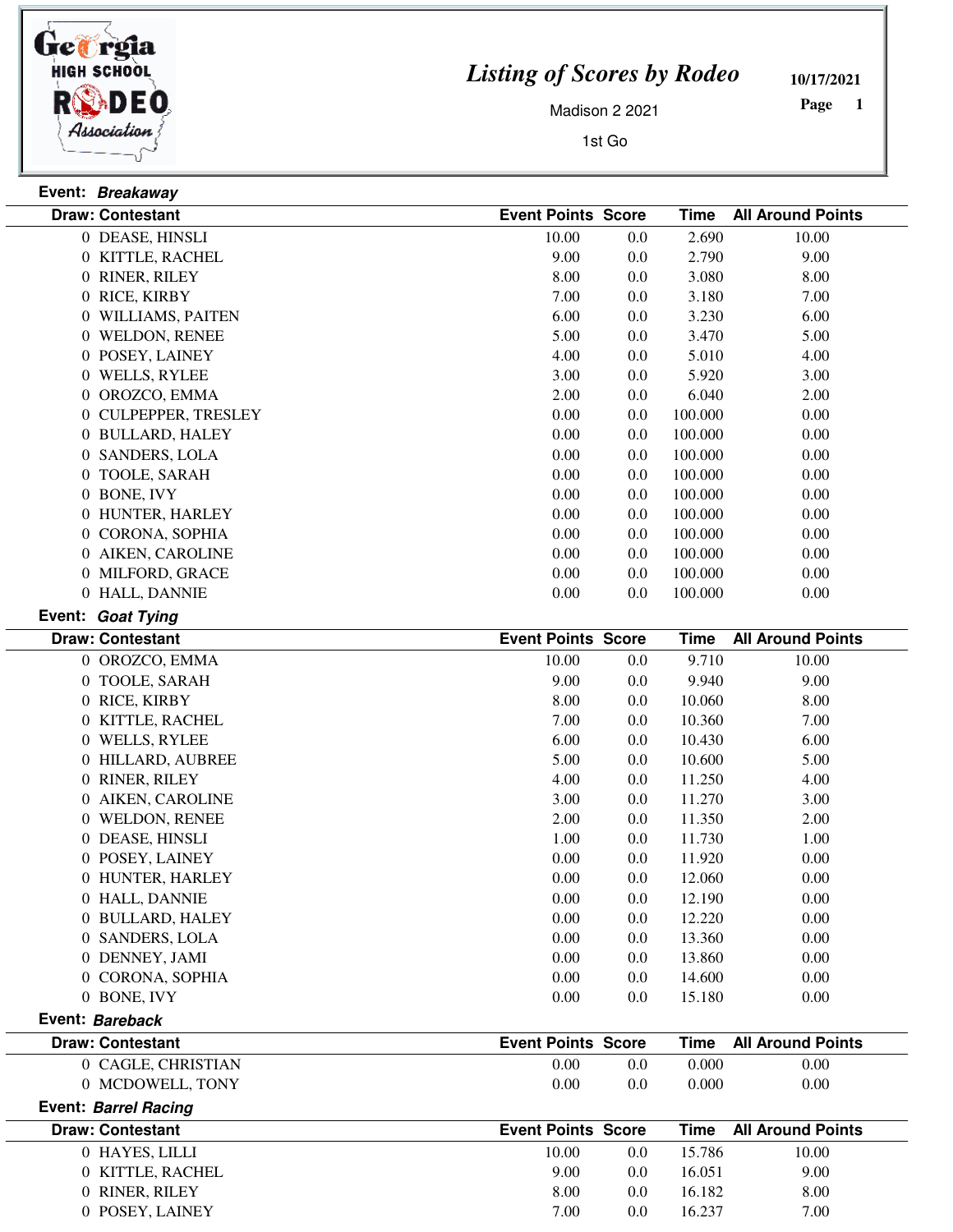| trea rgia<br><b>HIGH SCHOOL</b><br>Association |       | <b>Listing of Scores by Rodeo</b><br>Madison 2 2021<br>1st Go |      |             |                          |
|------------------------------------------------|-------|---------------------------------------------------------------|------|-------------|--------------------------|
| 0 HALL, DANNIE                                 |       | 6.00                                                          | 0.0  | 16.431      | 6.00                     |
| 0 FURR, HANNAH                                 |       | 5.00                                                          | 0.0  | 16.639      | 5.00                     |
| 0 DEASE, HINSLI                                |       | 4.00                                                          | 0.0  | 16.776      | 4.00                     |
| 0 ROARK, BREE                                  |       | 3.00                                                          | 0.0  | 16.794      | 3.00                     |
| 0 SIMPSON, ANSLEY                              |       | 2.00                                                          | 0.0  | 16.822      | 2.00                     |
| 0 WELLS, RYLEE                                 |       | 1.00                                                          | 0.0  | 16.836      | 1.00                     |
| 0 LAISTER, BROOK                               |       | 0.00                                                          | 0.0  | 16.924      | 0.00                     |
| 0 RICE, KIRBY                                  |       | 0.00                                                          | 0.0  | 17.001      | 0.00                     |
| 0 BUTLER, ELLIE                                |       | 0.00                                                          | 0.0  | 17.242      | 0.00                     |
| 0 PFIEL, THERESA                               |       | 0.00                                                          | 0.0  | 17.640      | 0.00                     |
| 0 AIKEN, CAROLINE                              |       | 0.00                                                          | 0.0  | 18.773      | 0.00                     |
| 0 BROOKS, JENNA                                |       | 0.00                                                          | 0.0  | 19.495      | 0.00                     |
| 0 SOWERS, EMMY                                 |       | 0.00                                                          | 0.0  | 20.240      | 0.00                     |
| 0 GARLAND, PRESLEY                             |       | 0.00                                                          | 0.0  | 21.350      | 0.00                     |
| 0 CORONA, SOPHIA                               |       | 0.00                                                          | 0.0  | 21.514      | 0.00                     |
| 0 STANTON, BAYLEE                              |       | 0.00                                                          | 0.0  | 21.537      | 0.00                     |
| 0 TRIBBLE, MAGGIE                              | (N/M) | 0.00                                                          | 0.0  | 22.054      | 0.00                     |
| 0 WHITE, JOZIE                                 |       | 0.00                                                          | 0.0  | 24.771      | 0.00                     |
| 0 DENNEY, JAMI                                 |       | 0.00                                                          | 0.0  | 26.853      | 0.00                     |
| 0 BULLARD, HALEY                               |       | 0.00                                                          | 0.0  | 100.000     | 0.00                     |
| 0 HILLARD, AUBREE                              |       | 0.00                                                          | 0.0  | 100.000     | 0.00                     |
| 0 REAM, BRECKYN                                |       | 0.00                                                          | 0.0  | 100.000     | 0.00                     |
| <b>Event: Bull Riding</b>                      |       |                                                               |      |             |                          |
| <b>Draw: Contestant</b>                        |       | <b>Event Points Score</b>                                     |      | <b>Time</b> | <b>All Around Points</b> |
| 0 ANTONIO RIZZO, MARCO                         |       | 10.00                                                         | 83.0 | 0.000       | 10.00                    |
| 0 ALLISTON, LEVI                               |       | 0.00                                                          | 0.0  | 0.000       | 0.00                     |
| 0 BARNETTE, JACKSON                            |       | 0.00                                                          | 0.0  | 0.000       | 0.00                     |
| 0 SPENCE, LOGAN                                |       | 0.00                                                          | 0.0  | 0.000       | 0.00                     |
| 0 KARNES, LANDON                               |       | 0.00                                                          | 0.0  | 0.000       | 0.00                     |
| 0 MCDOWELL, TONY                               |       | 0.00                                                          | 0.0  | 0.000       | 0.00                     |
| <b>Event: Calf Roping</b>                      |       |                                                               |      |             |                          |
| <b>Draw: Contestant</b>                        |       | <b>Event Points Score</b>                                     |      | Time        | <b>All Around Points</b> |
| 0 SAMPLES, ELI                                 |       | 10.00                                                         | 0.0  | 12.000      | 10.00                    |
| 0 BURGESS, HANK                                |       | 9.00                                                          | 0.0  | 12.260      | 9.00                     |
| 0 WILLIAMS, TATE                               |       | 8.00                                                          | 0.0  | 13.860      | 8.00                     |
| 0 THOMAS, LOGAN                                |       | 7.00                                                          | 0.0  | 15.870      | 7.00                     |
| 0 ORR, TEIGAN                                  |       | 6.00                                                          | 0.0  | 16.300      | 6.00                     |
| 0 TOWNSEND, ZACHARY                            |       | 5.00                                                          | 0.0  | 16.540      | 5.00                     |
| 0 HARPER, ADISON                               |       | 4.00                                                          | 0.0  | 17.110      | 4.00                     |
| 0 DENNEY, LUKE                                 |       | 3.00                                                          | 0.0  | 18.260      | 3.00                     |
| 0 GREEN, RILEY                                 |       | 2.00                                                          | 0.0  | 18.570      | 2.00                     |
| 0 BUCHANAN, GAVIN                              |       | 1.00                                                          | 0.0  | 18.770      | 1.00                     |
| 0 OROZCO, KOLTON                               |       | 0.00                                                          | 0.0  | 21.690      | 0.00                     |
| 0 PAYTON, GUNTER                               |       | 0.00                                                          | 0.0  | 100.000     | 0.00                     |
| 0 SAPP, BALEY                                  |       | 0.00                                                          | 0.0  | 100.000     | 0.00                     |
| 0 GOBLE, CASH                                  |       | 0.00                                                          | 0.0  | 100.000     | 0.00                     |
| 0 GRAY, NATHAN                                 |       | 0.00                                                          | 0.0  | 100.000     | 0.00                     |
| 0 CAGLE, CHRISTIAN                             |       | 0.00                                                          | 0.0  | 100.000     | 0.00                     |
| 0 MILLER, TREVOR                               |       | 0.00                                                          | 0.0  | 100.000     | 0.00                     |
| 0 SAPP, JHETT                                  |       | 0.00                                                          | 0.0  | 100.000     | 0.00                     |
| 0 WEST, BEAU                                   |       | 0.00                                                          | 0.0  | 100.000     | 0.00                     |
| 0 HOBSON, CHARLIE                              |       | 0.00                                                          | 0.0  | 100.000     | 0.00                     |

×.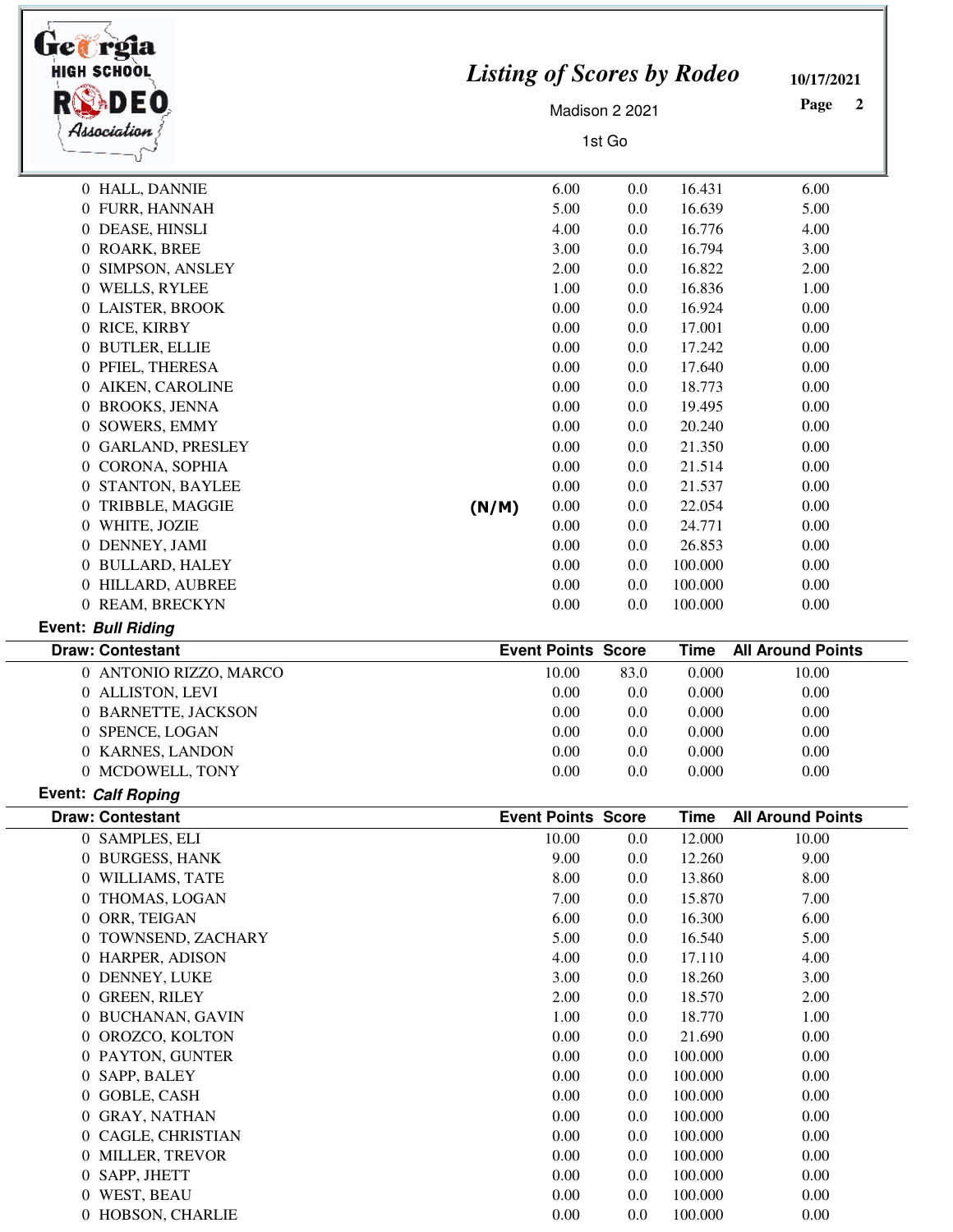| HIGH SCHOOL<br>Association | <b>Listing of Scores by Rodeo</b><br>Page<br>Madison 2 2021<br>1st Go | 10/17/2021<br>3 |  |
|----------------------------|-----------------------------------------------------------------------|-----------------|--|
| 0 MOXLEY, LUKE             | 0.00<br>100.000<br>0.0<br>0.00                                        |                 |  |
| 0 LOGUE, RYAN              | 0.00<br>0.0<br>100.000<br>0.00                                        |                 |  |
| Event: Poles               |                                                                       |                 |  |
| <b>Draw: Contestant</b>    | <b>Event Points Score</b><br><b>All Around Points</b><br><b>Time</b>  |                 |  |
| 0 RICE, KIRBY              | 21.083<br>10.00<br>0.0<br>10.00                                       |                 |  |
| 0 HALL, DANNIE             | 9.00<br>21.403<br>9.00<br>0.0                                         |                 |  |
| 0 POSEY, LAINEY            | 8.00<br>21.451<br>8.00<br>0.0                                         |                 |  |
| 0 KITTLE, RACHEL           | 7.00<br>21.598<br>0.0<br>7.00                                         |                 |  |
| 0 BUTLER, ELLIE            | 6.00<br>22.058<br>0.0<br>6.00                                         |                 |  |
| 0 SIMPSON, ANSLEY          | 5.00<br>22.356<br>0.0<br>5.00                                         |                 |  |
| 0 WELLS, RYLEE             | 4.00<br>22.627<br>0.0<br>4.00                                         |                 |  |
| 0 WILLIAMS, PAITEN         | 3.00<br>23.008<br>0.0<br>3.00                                         |                 |  |
| 0 BULLARD, HALEY           | 2.00<br>26.814<br>2.00<br>0.0                                         |                 |  |
| 0 DEASE, HINSLI            | 1.00<br>0.0<br>26.959<br>1.00                                         |                 |  |
| 0 DENNEY, JAMI             | 0.00<br>0.0<br>27.237<br>0.00                                         |                 |  |
| 0 STANTON, BAYLEE          | 0.00<br>27.971<br>0.0<br>0.00                                         |                 |  |
| 0 BROOKS, JENNA            | 0.00<br>28.207<br>0.0<br>0.00                                         |                 |  |
| 0 RINER, RILEY             | 0.00<br>31.269<br>0.0<br>0.00                                         |                 |  |
| 0 ROARK, BREE              | 0.00<br>32.818<br>0.0<br>0.00                                         |                 |  |
| 0 CORONA, SOPHIA           | 0.00<br>32.865<br>0.0<br>0.00                                         |                 |  |
| 0 PFIEL, THERESA           | 0.00<br>0.0<br>33.175<br>0.00                                         |                 |  |
| 0 AIKEN, CAROLINE          | 0.00<br>0.0<br>38.715<br>0.00                                         |                 |  |
| 0 HILLARD, AUBREE          | 0.00<br>100.000<br>0.0<br>0.00                                        |                 |  |
| 0 TRIBBLE, MAGGIE          | 0.00<br>100.000<br>(N/M)<br>0.0<br>0.00                               |                 |  |
| 0 SOWERS, EMMY             | 100.000<br>0.00<br>0.0<br>0.00                                        |                 |  |
| 0 REAM, BRECKYN            | 0.00<br>0.0<br>100.000<br>0.00                                        |                 |  |
| Event: Steer Wrestling     |                                                                       |                 |  |
| <b>Draw: Contestant</b>    | <b>Event Points Score</b><br><b>All Around Points</b><br><b>Time</b>  |                 |  |
| 0 BURGESS, HANK            | 10.00<br>5.760<br>0.0<br>10.00                                        |                 |  |
| 0 TOWNSEND, ZACHARY        | 9.00<br>0.0<br>8.680<br>9.00                                          |                 |  |
| 0 ORR, TEIGAN              | 0.00<br>100.000<br>0.0<br>0.00                                        |                 |  |
| 0 CAGLE, CHRISTIAN         | 0.00<br>0.0<br>100.000<br>0.00                                        |                 |  |
| Event: Team Roping         |                                                                       |                 |  |
| <b>Draw: Contestant</b>    | <b>Event Points Score</b><br><b>Time</b><br><b>All Around Points</b>  |                 |  |
| 0 TOOLE, SARAH (1)         | 7.130<br>10.00<br>10.00<br>0.0                                        |                 |  |
| 0 DENNEY, LUKE (2)         | 10.00<br>7.130<br>10.00<br>0.0                                        |                 |  |
| 0 GREEN, RILEY (1)         | 9.00<br>7.980<br>9.00<br>0.0                                          |                 |  |
| 0 SAMPLES, ELI (2)         | 9.00<br>7.980<br>9.00<br>0.0                                          |                 |  |
| 0 SAPP, BALEY (1)          | 8.00<br>9.720<br>0.0<br>8.00                                          |                 |  |
| $0$ SAPP, JHETT $(2)$      | 8.00<br>0.0<br>9.720<br>8.00                                          |                 |  |
| 0 ORR, TEIGAN (1)          | 7.00<br>10.360<br>7.00<br>0.0                                         |                 |  |
| 0 MILLER, TREVOR (2)       | 7.00<br>10.360<br>7.00<br>0.0                                         |                 |  |
| 0 KITTLE, RACHEL (1)       | 6.00<br>10.840<br>6.00<br>0.0                                         |                 |  |
| 0 THOMAS, LOGAN (2)        | 6.00<br>0.0<br>10.840<br>6.00                                         |                 |  |
| 0 OROZCO, EMMA (1)         | 5.00<br>12.510<br>0.0<br>5.00                                         |                 |  |
| 0 TOWNSEND, ZACHARY (2)    | 5.00<br>0.0<br>12.510<br>5.00                                         |                 |  |
| 0 MOXLEY, LUKE (1)         | 4.00<br>0.0<br>17.700<br>4.00                                         |                 |  |
| 0 OROZCO, KOLTON (2)       | 4.00<br>0.0<br>17.700<br>4.00                                         |                 |  |
| 0 DEASE, HINSLI (1)        | 0.00<br>100.000<br>0.0<br>0.00                                        |                 |  |
| 0 BONE, IVY $(1)$          | 0.00<br>100.000<br>0.0<br>0.00                                        |                 |  |
| 0 MILFORD, GRACE (1)       | 0.00<br>100.000<br>0.0<br>0.00                                        |                 |  |
|                            |                                                                       |                 |  |